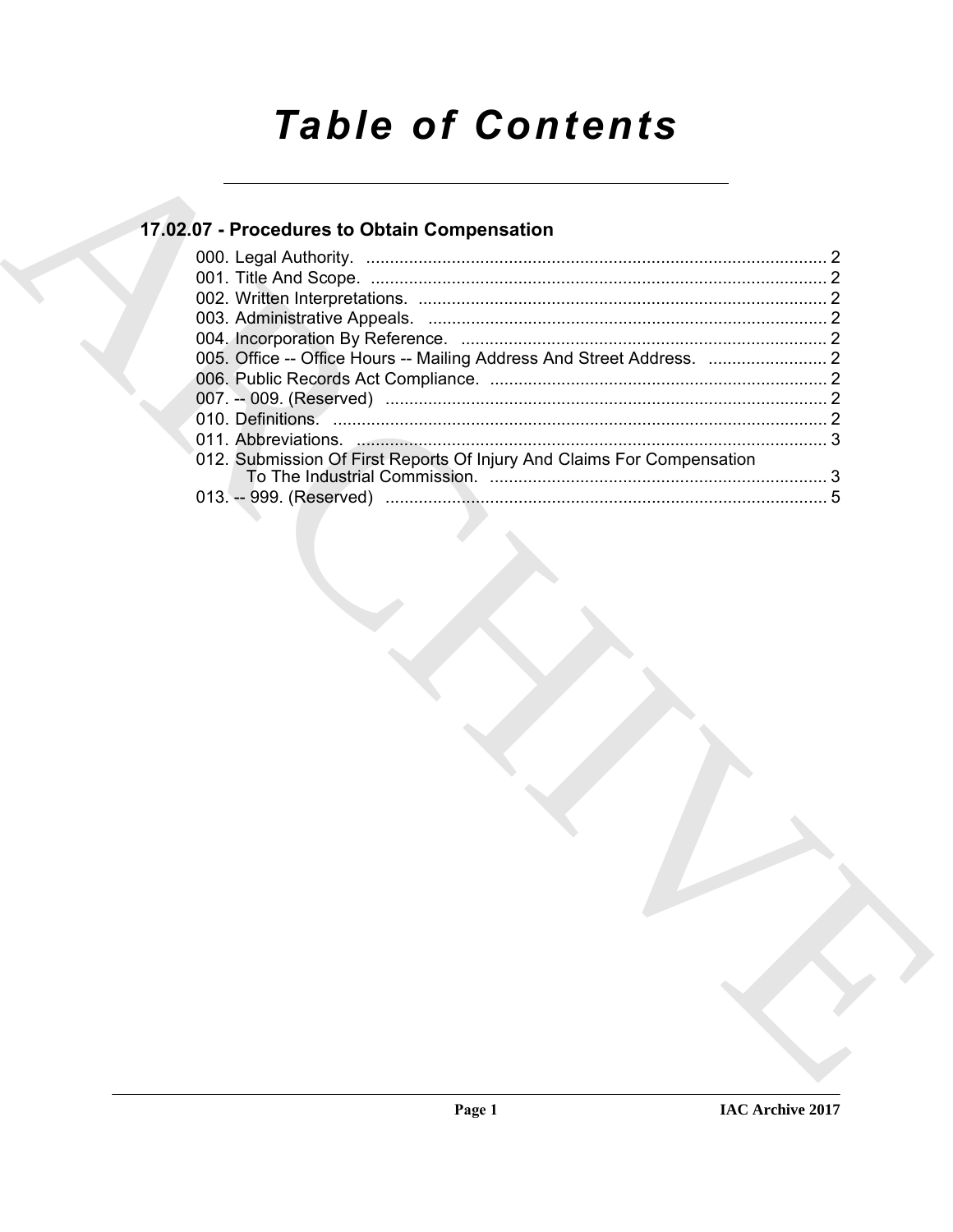### **Section 000 Page 2**

#### **IDAPA 17 TITLE 02 CHAPTER 07**

#### **17.02.07 - PROCEDURES TO OBTAIN COMPENSATION**

#### <span id="page-1-1"></span><span id="page-1-0"></span>**000. LEGAL AUTHORITY.**

This chapter is adopted pursuant to the provisions of Sections 72-432, 72-448, 72-508, 72-602, 72-701, 72-702, 72-703, 72-704, Idaho Code. (7-1-97)

#### <span id="page-1-2"></span>**001. TITLE AND SCOPE.**

These rules shall be cited as IDAPA 17.02.07, "Procedures to Obtain Compensation," and shall apply to claims for compensation arising under the Workers' Compensation Act. (7-1-97)

#### <span id="page-1-3"></span>**002. WRITTEN INTERPRETATIONS.**

No written interpretations of these rules exist. (7-1-97)

#### <span id="page-1-4"></span>**003. ADMINISTRATIVE APPEALS.**

There is no administrative appeal from decisions of the Industrial Commission in workers' compensation matters, as the Industrial Commission is exempted from contested-cases provisions of the Administrative Procedure Act.

<span id="page-1-14"></span><span id="page-1-5"></span>**004. INCORPORATION BY REFERENCE.** The Idaho Industrial Commission hereby adopts and incorporates by reference the following: (3-25-16)

<span id="page-1-16"></span><span id="page-1-15"></span>**01. EDI Guide and Tables**. Idaho Industrial Commission Claims EDI Implementation Guide and Trading Partner Tables, Version 1.2 ("EDI Guide and Tables"). The Idaho Industrial Commission Claims EDI Implementation Guide and Trading Partner Tables are available at the Commission's website at www.iic.idaho.gov.  $(3-25-16)$ 

**CHAPTER OF**<br>
17.82.07 - **PROCEDURES TO OFTAIN COMPENSATION**<br>
1980, LEGAL AUTIONITY on the provisions of Societies 22.422, 22.448, 72.506, 72.602, 72.701, 72.702,<br>
1980, ATTHE ANS SCOPE.<br>
1980, ATTHE ANS SCOPE.<br>
1980, ATT **02. EDI Implementation Guide**. International Association of Industrial Accidents Boards and Commissions (IAIABC) EDI Claims Release 3.0 Implementation Guide - January 1, 2015 Publication ("EDI Implementation Guide"). The IAIABC Claims Release 3.0 Implementation Guide is available at the IAIABC website at www.jaiabc.org. (3-25-16) at www.iaiabc.org.

#### <span id="page-1-17"></span><span id="page-1-6"></span>**005. OFFICE -- OFFICE HOURS -- MAILING ADDRESS AND STREET ADDRESS.**

Idaho Industrial Commission office hours are Monday through Friday, 8:00 am to 5:00 pm. The mailing address for filing documents is: Idaho Industrial Commission, PO BOX 83720, Boise, ID 83720-0041. The Commission's office is located at: 700 S. Clearwater Lane, Boise, ID 83712. is located at: 700 S. Clearwater Lane, Boise, ID 83712.

#### <span id="page-1-7"></span>**006. PUBLIC RECORDS ACT COMPLIANCE.**

This rule is subject to and in compliance with the Public Records Act. (3-25-16)

#### <span id="page-1-8"></span>**007. -- 009. (RESERVED)**

#### <span id="page-1-10"></span><span id="page-1-9"></span>**010. DEFINITIONS.**

The following definitions shall be applicable to these rules. (7-1-97)

<span id="page-1-12"></span><span id="page-1-11"></span>**01. Adjuster**. An individual who adjusts workers' compensation claims. (3-25-16)

**02. Claim**. The making of a request with the Commission for benefits payable under the Idaho Workers' Compensation Act, either by filing Industrial Commission (IC) Form 1A-1 entitled "Workers Compensation First Report of Injury or Illness," or by filing an application for hearing, referred to as a Complaint in the Judicial Rules, with the Commission. (3-25-16) the Judicial Rules, with the Commission.

<span id="page-1-13"></span>**03. Claimant**. A worker who is seeking to recover benefits under the Workers' Compensation Law.

 $(3-25-16)$ 



(7-1-97)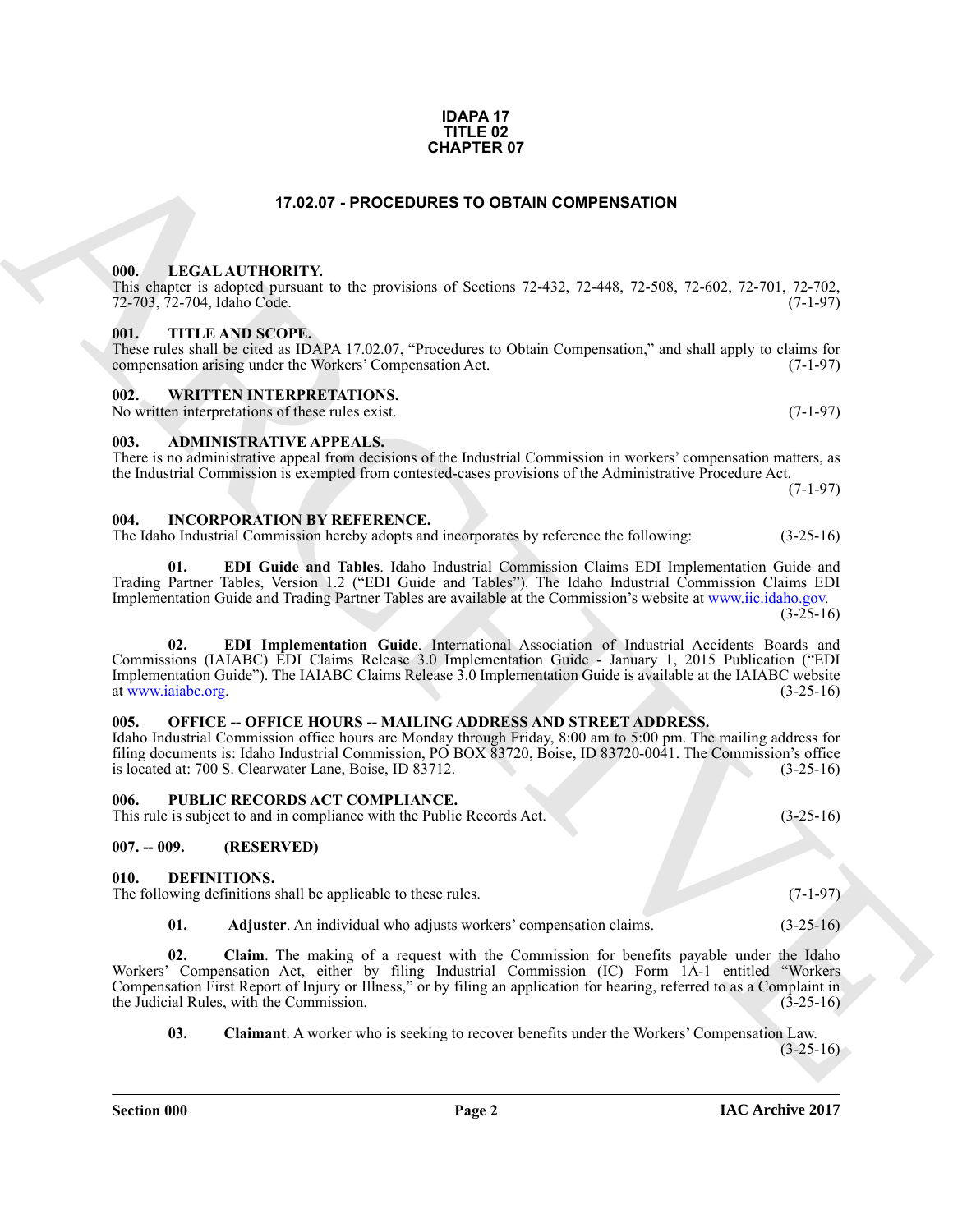**04.** Claims Administrator. An organization, including insurers, third party administrators, lent adjusters, or self-insured employers, that services workers' compensation claims. (3-25-16) independent adjusters, or self-insured employers, that services workers' compensation claims.

<span id="page-2-10"></span><span id="page-2-9"></span><span id="page-2-8"></span><span id="page-2-7"></span>**05. Commission**. The Idaho Industrial Commission. (3-25-16)

**06. Employer**. As defined in Section 72-102, Idaho Code, and, for the purposes of these rules, includes and adjusters. (3-25-16) sureties and adjusters.

**07. IAIABC EDI Release 3.0**. The IAIABC authored EDI Release 3.0 standards that cover the transmission of Claims (FROI and SROI), information through electronic reporting. (3-25-16)

<span id="page-2-11"></span>**08.** Legacy Claim. A First Report of Injury that was filed prior to the date specified in Subsection of these rules. (3-25-16)  $012.02.b.$  of these rules.

<span id="page-2-12"></span>**09.** Notice. Both the employer's actual and constructive knowledge of the accident, injury, or onal disease. (3-25-16) occupational disease.

<span id="page-2-13"></span>**10. Trading Partner**. An insurance carrier, self-insured employer, or Claims Administrator that has entered into a Trading Partner Agreement with the Commission. (3-25-16)

<span id="page-2-14"></span>**11. Trading Partner Agreement**. An agreement between the Idaho Industrial Commission and a trading partner that sets out the terms and conditions for the electronic reporting of information to the Commission.  $(3-25-16)$ 

#### <span id="page-2-2"></span><span id="page-2-0"></span>**011. ABBREVIATIONS.**

<span id="page-2-3"></span>**01. EDI**. Electronic Data Interchange -- a computer-to-computer exchange of data in a standardized (3-25-16) format.  $(3-25-16)$ 

<span id="page-2-4"></span>02. FROI. The First Report of Injury -- the first filing of information with the Industrial Commission that a reportable workplace injury has occurred or an occupational disease has been manifested, as required by<br>Section 72-602(1), Idaho Code; filed in accordance with these rules. (3-25-16) Section  $72-602(1)$ , Idaho Code; filed in accordance with these rules.

<span id="page-2-5"></span>**03. IAIABC**. International Association of Industrial Accidents Boards and Commissions -- a not-forprofit trade association whose members are industrial accident, workers' compensation or other governmental bodies as well as associate members comprised of other industry-related organizations and individuals. (3-25-16) as well as associate members comprised of other industry-related organizations and individuals.

<span id="page-2-6"></span>**04. SROI**. The filing of a Supplemental or Subsequent Report of Injury -- the filing of additional information with the Industrial Commission, regarding benefits paid or changes in the status or condition of an injured worker, of a claim for benefits, as required by Sections 72-602(2), (3), and (4), Idaho Code; filed in accordance with these rules.  $(3-25-16)$ accordance with these rules.

#### <span id="page-2-17"></span><span id="page-2-15"></span><span id="page-2-1"></span>**012. SUBMISSION OF FIRST REPORTS OF INJURY AND CLAIMS FOR COMPENSATION TO THE INDUSTRIAL COMMISSION.**

For the Chain and Commission Commission (and the Chain and the Chain and the Chain and the Chain and the Chain and the Chain and the Chain and the Chain and the Chain and the Chain and the Chain and the Chain and the Chai **01. Purpose**. The Industrial Commission seeks to develop a form for reporting work-related injuries and occupational diseases that is compatible with emerging standards for electronic submission of data. This will allow for more timely entry of information into the database system from which statistical reports are generated by the Commission, reduce the paper that the Commission currently receives, and is expected to reduce the cost of reporting for insurance carriers, employers and the Commission. (3-25-16) reporting for insurance carriers, employers and the Commission.

#### <span id="page-2-16"></span>**02. Procedure for Submitting Claims**. (3-25-16)

**a.** FROI Reporting Prior to EDI Mandate. Prior to November 4, 2017, all FROI information shall be submitted to the Commission on single-sided eight and one-half inch by eleven inch  $(8\frac{1}{2}$ " x 11") white paper in a format substantially similar to Form 1A-1. Form 1A-1 is available from the Benefits Bureau of the Industrial Commission or on the Commission's website at www.iic.idaho.gov. At the Commission's discretion, claims may be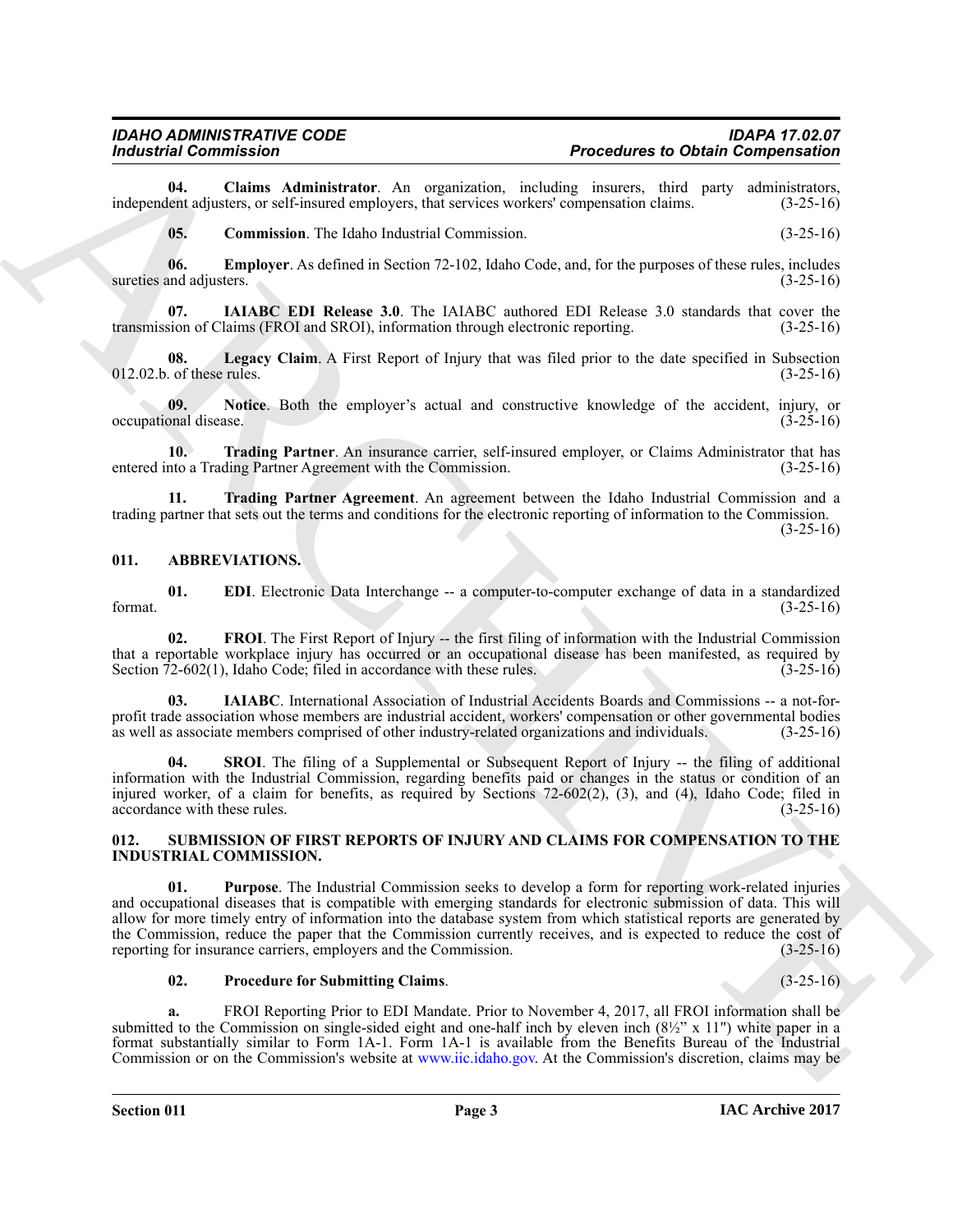submitted electronically in accordance with EDI Release 1.0 standards and any additional requirements of the Commission. (3-1-17) Commission. (3-1-17)T

**b.** FROI & SROI EDI Reporting. The Commission will require electronic submission of a First Report of Injury (FROI), effective November 4, 2017, and a Supplemental or Subsequent Report of Injury (SROI), effective November 4, 2017, in accordance with IAIABC EDI Release 3.0 and the Commission's EDI Guides and Tables, for insurance carriers, in-state Claims Administrators, and self-insured employers, as those entities are not otherwise exempted by these rules. (3-1-17)T

From the commission<br>
and the state of the state of the Ball Kolans 19 state and any detection of the first of the state of the state of the state of the state of the state of the state of the state of the state of the sta **c.** Trading Partner Agreements. Before commencing electronic reporting, self-insured employers and insurance carriers shall sign a Trading Partner Agreement with the Commission, which must be approved by the Commission prior to initial data submission. This agreement will provide the effective date to send and receive electronic reports, which may be earlier but not later than the date above in Paragraph 012.02.b., the acceptable data to be sent and received, the method of transmission to be used, and other pertinent elements. To ensure the accuracy of reported data, the Commission may make periodic audits of insurance carrier and self-insured employer files. In the event that a Trading Partner Agreement is entered into by a claims administrator, notice to the Trading Partner of a FROI shall be deemed to be notice to the underlying insurance carrier or self-insured employer. (3-25 a FROI shall be deemed to be notice to the underlying insurance carrier or self-insured employer.

**d.** FROI. Each electronic First Report of Injury (FROI) must comply with the formatting requirements of the IAIABC EDI Claims Release 3.0 Implementation Guide and Idaho Industrial Commission Claims EDI Implementation Guide & Tables, and must contain the information identified as mandatory or mandatory conditional, as applicable.  $(3-25-16)$ 

**e.** SROI. Each electronic Supplemental or Subsequent Report of Injury (SROI) must comply with the formatting requirements of the IAIABC EDI Claims Release 3.0 Implementation Guide and the Idaho Industrial Commission Claims EDI Implementation Guide & Tables, and must contain the information identified as mandatory or mandatory conditional, as applicable. (3-25-16) or mandatory conditional, as applicable.

**f.** Report Form and Content for Parties Exempt from EDI Requirements:  $(3-25-16)$ 

i. Individual injured workers, injured workers' legal counsel, and employers that are not insured are not required to comply with IAIABC EDI requirements for filing of the FROI and SROI. SROIs filed on legacy claims will not be accepted via IAIABC EDI Release 3.0 standards. (3-25-16) claims will not be accepted via IAIABC EDI Release 3.0 standards.

ii. Employers that are not insured, individual injured workers, and injured workers' legal counsel shall submit all FROI to the Commission on single-sided eight and one-half inch by eleven inch  $(8\frac{1}{2}$ " X  $\bar{1}$ 1") white paper in a format substantially similar to Form 1A-1. Form 1A-1 is available from the Benefits Bureau of the Industrial Commission or on the Commission's website at www.iic.idaho.gov. (3-25-16) Commission or on the Commission's website at www.iic.idaho.gov.

iii. Employers that are not insured, individual injured workers, and injured workers' legal counsel, shall submit all SROI to the Commission on single-sided eight and one-half inch by eleven inch  $(8\frac{1}{2}$ "  $\bar{X}$  11") white paper in a format substantially similar to Form SROI-1. Form SROI-1 is available from the Benefits Bureau of the Industrial Commission or on the Commission's website at www.iic.idaho.gov. (3-25-16)

<span id="page-3-0"></span>**03. Retaining Claims Files**. All insurance carriers and their claims administrators shall maintain their respective claim files in accordance with IDAPA 17.02.10, "Administrative Rules of the Industrial Commission Under the Workers' Compensation Law -- Security for Compensation -- Insurance Carriers," Section 051. IDAPA 17.02.11, "Administrative Rules of the Industrial Commission Under the Workers' Compensation Law -- Security for Compensation -- Self-Insured Employers," Section 051. Upon request of the Commission, insurance carriers, claims administrators, or employers shall provide to the Commission, in whole or in part according to the request, a copy of the claim file at no cost to the Commission.  $(3-25-16)$ 

**a.** All insurance carriers, claims administrators, or employers shall retain complete copies of claims files for the life of the claim or a minimum of five (5) years from the date of closure, whichever is shorter. (3-25-16)

**b.** For time-loss claims, closure will be the date upon which the insurance carrier, claims administrator, or employer files the final summary of payments, either as an appropriate EDI transaction, or as a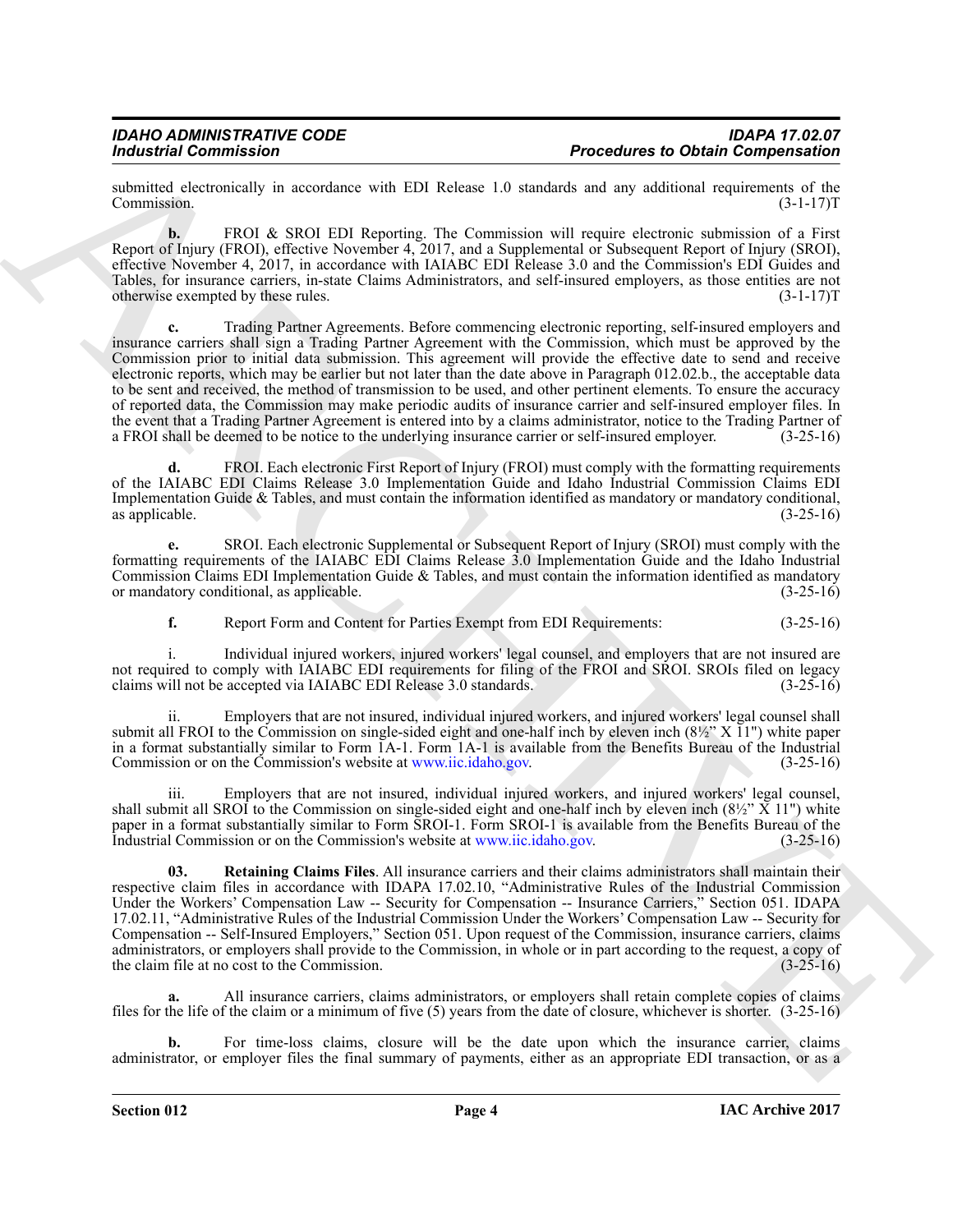hardcopy document for legacy claims. The Commission recommends that an insurance carrier, claims administrator, or employer retain a closed claim file for a minimum of five (5) years. (3-25-16) or employer retain a closed claim file for a minimum of five (5) years.

<span id="page-4-2"></span><span id="page-4-1"></span>**04.** Filing Not an Admission. Filing a claim is not an admission of liability and is not conclusive of any fact stated therein. If a claim is submitted electronically, no signatures are required. (7-1-97) evidence of any fact stated therein. If a claim is submitted electronically, no signatures are required.

For the control of the state of the control of the control of the control of the state of the state of the state of the state of the state of the state of the state of the state of the state of the state of the state of t **05. Filing Considered Authorization**. Filing of a claim shall be considered an authorization for the release of medical records that are relevant to or bearing upon the particular injury or occupational disease for which the claimant is seeking compensation. (7-1-97) the claimant is seeking compensation.

<span id="page-4-3"></span>**06. Timely Response Requirement**. When the Commission requests additional information in order to process the Claim, the claimant or employer shall provide the requested information promptly. The Commission request may be either in writing or telephonic. request may be either in writing or telephonic.

<span id="page-4-0"></span>**013. -- 999. (RESERVED)**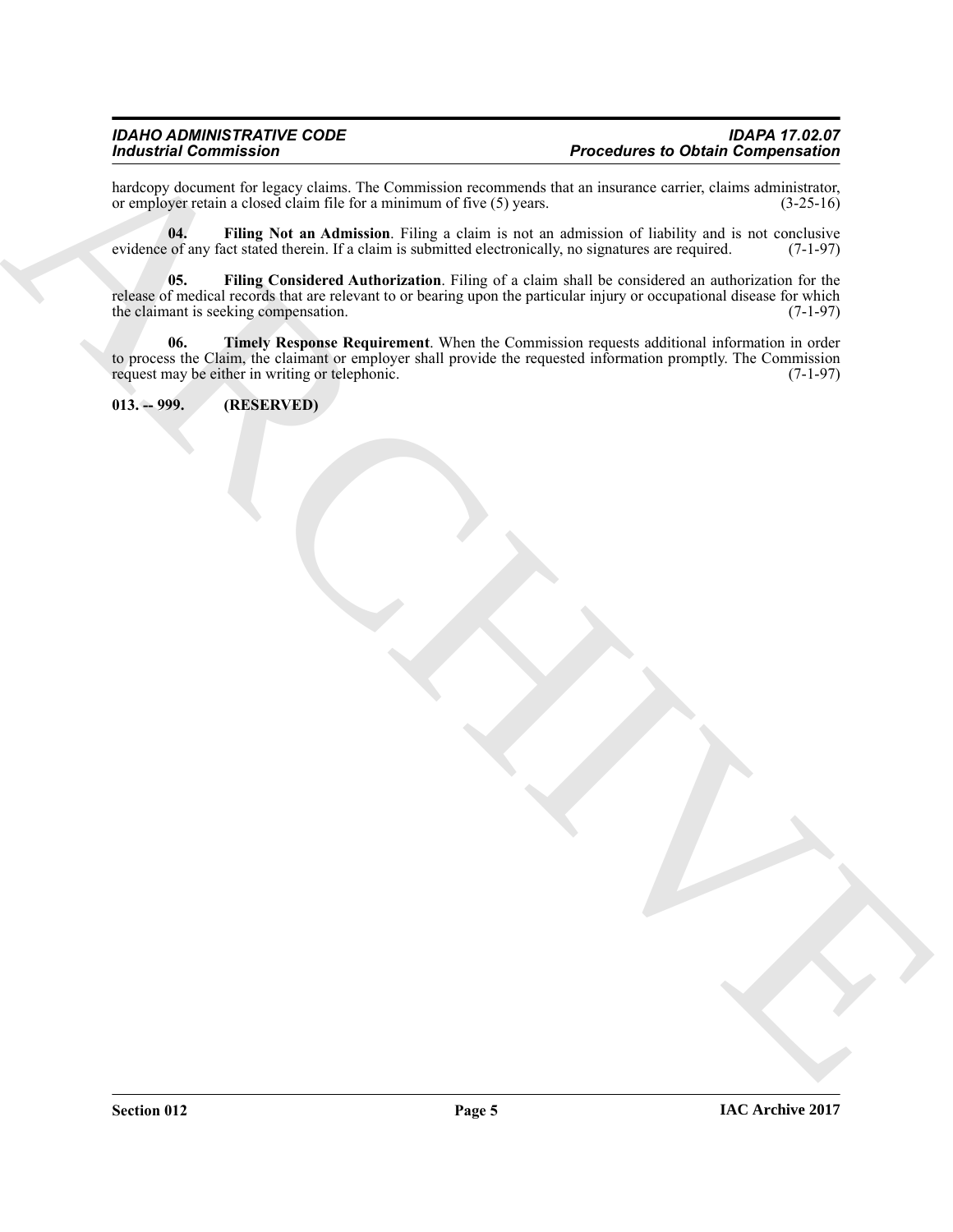|                      | EMPLOYER (NAME & ADDRESS INCL ZIP)                                                                                                   |    | WORKERS COMPENSATION - FIRST REPORT OF INJURY OR ILLNESS |    | CARRIER/ADMINISTRATOR CLAIM NUMBER         |    |                                                      |                    |                                                | REPORT PURPOSE CODE                                                   |
|----------------------|--------------------------------------------------------------------------------------------------------------------------------------|----|----------------------------------------------------------|----|--------------------------------------------|----|------------------------------------------------------|--------------------|------------------------------------------------|-----------------------------------------------------------------------|
|                      |                                                                                                                                      |    |                                                          |    |                                            |    |                                                      |                    |                                                |                                                                       |
| G<br>E               |                                                                                                                                      |    |                                                          |    | JURISDICTION                               |    | JURISDICTION CLAIM NUMBER                            |                    |                                                |                                                                       |
| N                    |                                                                                                                                      |    |                                                          |    | <b>INSURED REPORT NUMBER</b>               |    |                                                      |                    |                                                |                                                                       |
| Ε<br>$\mathsf R$     |                                                                                                                                      |    |                                                          |    | EMPLOYER'S LOCATION ADDRESS (IF DIFFERENT) |    |                                                      |                    |                                                | <b>LOCATION #</b>                                                     |
| Α<br>L               | SIC CODE                                                                                                                             |    | <b>EMPLOYER FEIN</b>                                     |    |                                            |    |                                                      |                    |                                                | PHONE #                                                               |
|                      |                                                                                                                                      |    |                                                          |    |                                            |    |                                                      |                    |                                                |                                                                       |
| с                    | CARRIER (NAME, ADDRESS & PHONE NUMBER)                                                                                               |    |                                                          |    | POLICY PERIOD                              |    | CLAIMS ADMIN (NAME, ADDRESS &PHONE NO.)              |                    |                                                |                                                                       |
| c                    |                                                                                                                                      |    |                                                          |    | TO                                         |    |                                                      |                    |                                                |                                                                       |
| $\frac{A}{R}$<br>ļS. |                                                                                                                                      |    |                                                          |    | CHECK IF SELF                              |    |                                                      |                    |                                                |                                                                       |
| R                    |                                                                                                                                      |    |                                                          |    | INSURED                                    |    |                                                      |                    |                                                |                                                                       |
| Е<br>$\mathbf R$     | <b>MECARRIER FEIN</b>                                                                                                                |    | POLICY NUMBER OR SELF-INSURED NUMBER                     |    |                                            |    |                                                      | ADMINISTRATOR FEIN |                                                |                                                                       |
|                      | AGENT NAME & CODE NUMBER                                                                                                             |    |                                                          |    |                                            |    |                                                      |                    |                                                |                                                                       |
|                      |                                                                                                                                      |    |                                                          |    |                                            |    |                                                      |                    |                                                | STATE OF HIRE                                                         |
|                      | LEGAL NAME (LAST, FIRST, MIDDLE)                                                                                                     |    |                                                          |    | BIRTH DATE                                 |    | SOCIAL SECURITY NUMBER                               | DATE HIRED         |                                                |                                                                       |
| Е<br>М               | ADDRESS (INCL ZIP)                                                                                                                   |    |                                                          |    | SEX                                        |    | <b>MARITAL STATUS</b>                                |                    | <b>OCCUPATION /JOB TITLE</b>                   |                                                                       |
| P<br>г               |                                                                                                                                      |    |                                                          | M  | <b>MALE</b>                                | णि | UNMARRIED/<br>SINGLE/DIV.                            |                    |                                                |                                                                       |
| $\mathbf{o}$<br>Y    |                                                                                                                                      |    |                                                          | F  | <b>FEMALE</b>                              | M  | MARRIED                                              |                    | <b>EMPLOYMENT STATUS</b>                       |                                                                       |
| Е<br>Е               |                                                                                                                                      |    |                                                          | Iυ | <b>UNKNOWN</b>                             | Is | SEPARATED                                            |                    |                                                |                                                                       |
|                      | PHONE                                                                                                                                |    |                                                          |    | # OF DEPENDENTS                            | κ  | <b>UNKNOWN</b>                                       | NCCI CLASS CODE    |                                                |                                                                       |
|                      | <b>WAGE RATE</b><br>PER:                                                                                                             |    | DAY                                                      |    | <b>MONTH</b>                               |    | # DAYS WORKED/ WK                                    |                    | FULL PAY FOR DATE OF INJURY?                   | NO<br>YES<br>NO.<br>YES                                               |
|                      | TIME EMPLOYEE                                                                                                                        | AM | <b>WEEK</b><br>DATE OF INJURY/ILLNESS   TIME OCCURED     |    | OTHER:                                     | AM | LAST WORK DATE                                       |                    | DID SALARY CONTINUE?<br>DATE EMPLOYER NOTIFIED | DATE DISIBILITY BEGAN                                                 |
| $\circ$              | <b>BEGAN WORK</b>                                                                                                                    | PM |                                                          |    |                                            | PM |                                                      |                    |                                                |                                                                       |
| c<br>c               | EMPLOYER CONTACT NAME/PHONE NUMBER                                                                                                   |    |                                                          |    |                                            |    | TYPE OF INJURY/ILLNESS                               |                    | PART OF BODY AFFECTED                          |                                                                       |
| U<br>R               | DID INJURY/ILLNESS EXPOSURE OCCUR ON EMPLOYER'S PREMISES?                                                                            |    |                                                          |    | YES                                        |    | TYPE OF INJURYALLNESS CODE                           |                    | PART OF BODY AFFECTED CODE                     |                                                                       |
| R<br>Е               |                                                                                                                                      |    |                                                          |    | NO                                         |    |                                                      |                    |                                                |                                                                       |
| N<br>c               | DEPARTMENT OR LOCATION WHERE ACCIDENT OR ILLNESS EXPOSURE OCCURRED                                                                   |    |                                                          |    |                                            |    |                                                      |                    |                                                | ALL EQUIPMENT, MATERIALS, OR CHEMICALS EMPLOYEE USING UPON OCCURRENCE |
| Е                    |                                                                                                                                      |    |                                                          |    |                                            |    |                                                      |                    |                                                | WORK PROCESS THE EMPLOYEE WAS ENGAGED IN AT TIME OF OCCURRENCE        |
|                      | SPECIFIC ACTIVITY EMPLOYEE ENGAGED IN AT TIME OF OCCURRENCE                                                                          |    |                                                          |    |                                            |    |                                                      |                    |                                                |                                                                       |
|                      | HOW INJURY OR ILLNESS/ABNORMAL HEALTH CONDITION OCCURRED. DESCRIBE THE SEQUENCE OF EVENTS AND INCLUDE ANY OBJECTS OR SUBSTANCES THAT |    |                                                          |    |                                            |    |                                                      |                    |                                                |                                                                       |
|                      | DIRECTLY INJURED THE EMPLOYEE OR MADE EMPOYEE ILL                                                                                    |    |                                                          |    |                                            |    |                                                      |                    | CAUSE OF INJURY CODE                           |                                                                       |
|                      | DATE RETURNED TO WORK                                                                                                                |    | IF FATAL, DATE OF DEATH                                  |    |                                            |    |                                                      |                    | WERE SAFEGUARDS OR SAFETY EQUIPMENT PROVIDED?  | YES<br>NO                                                             |
|                      |                                                                                                                                      |    |                                                          |    |                                            |    |                                                      |                    | WERE THEY USED?                                | NO<br>YES                                                             |
|                      | PHYSICIAN/HEALTH CARE PROVIDER (NAME & ADDRESS)                                                                                      |    |                                                          |    | <b>HOSPITAL (NAME &amp; ADDRESS)</b>       |    |                                                      |                    | $\circ$                                        | INITIAL TREATMENT<br>NO MEDICAL TREATMENT                             |
| Ε<br>Ā               |                                                                                                                                      |    |                                                          |    |                                            |    |                                                      |                    | 1.<br>MINOR CLINIC/HOSP<br>$\overline{2}$      | MINOR: BY EMPLOYER                                                    |
| M                    |                                                                                                                                      |    |                                                          |    |                                            |    |                                                      |                    | <b>EMERGENCY CARE</b><br>ाउ<br>$\overline{4}$  | HOSPITALIZED > 24 HR                                                  |
| $\mathbf{Q}$         | SIGNATURE OF INJURED EMPLOYEE, OR SIGNATURE ON FILE; DATE                                                                            |    |                                                          |    |                                            |    | <b>WITNESS TO ACCIDENT (NAME &amp; PHONE NUMBER)</b> |                    | 5                                              | ANTICIPATED MAJOR MED/LOST TIME                                       |
| H<br>R               |                                                                                                                                      |    |                                                          |    |                                            |    |                                                      |                    |                                                |                                                                       |
|                      | DATE ADMINISTRATOR NOTIFIED                                                                                                          |    | DATE PREPARED                                            |    | PREPARER'S NAME & TITLE                    |    |                                                      |                    |                                                | PREPARER'S PHONE NUMBER                                               |